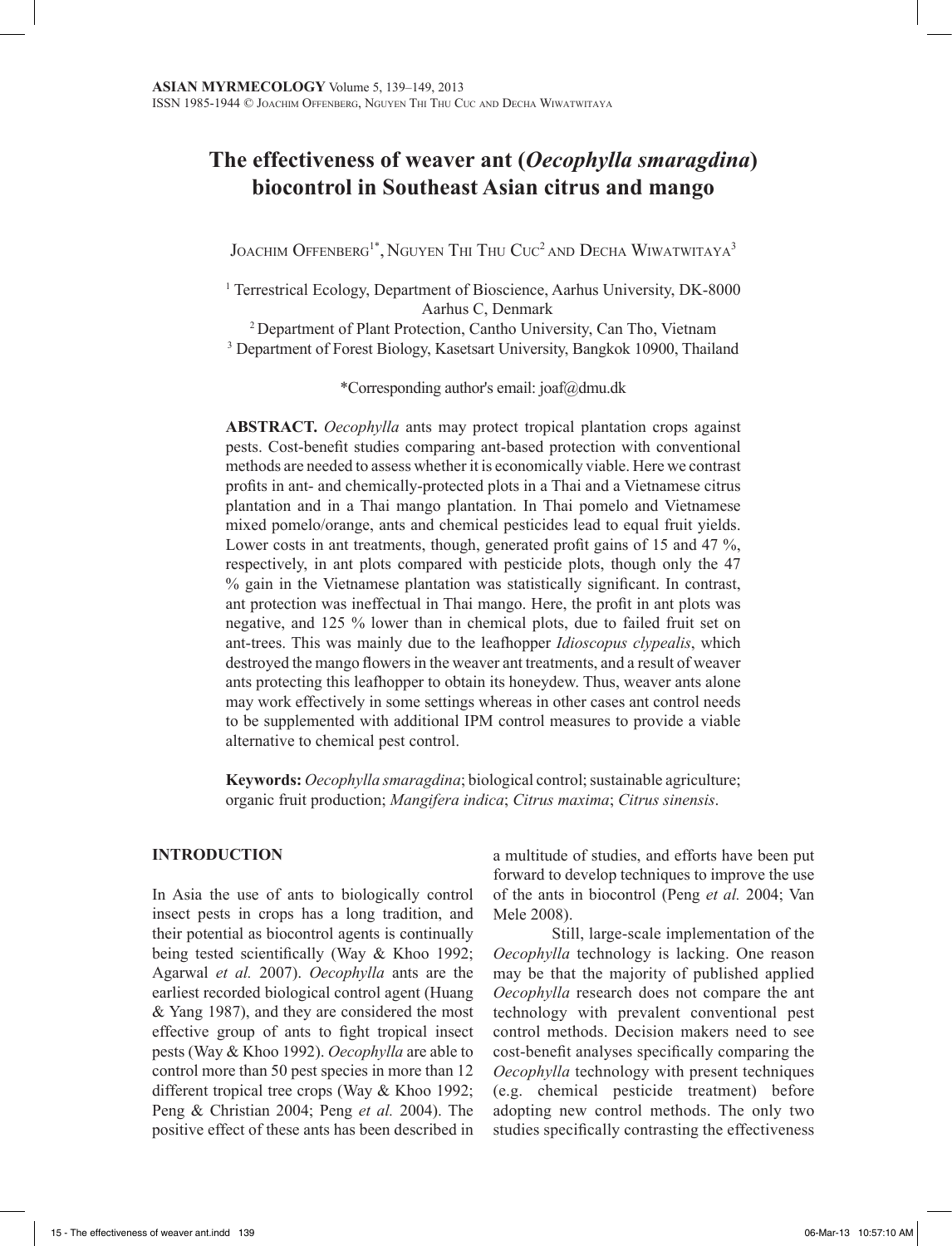of the *Oecophylla* technology with the use of conventional pesticides in controlled experiments have shown that *Oecophylla* biocontrol was more effective than chemical control in both mango and cashew production in Northern Australia (Peng *et al.* 2004; Peng & Christian 2005b). By substituting conventional chemical pesticides with a combination of *Oecophylla smaragdina* Fabricius ants and soft chemicals (potassium soap and white oil), the profit made from mango plantations was increased by 73% on average over a three year period, mainly due to improved fruit quality (Peng & Christian 2005b). A similar benefit was observed in cashew plantations, where an average increase of 71% over a three-year period was observed in antprotected plots compared with plots protected by chemical pesticides (Peng *et al.* 2004). In this case the superior cost-effectiveness of ants was generated by lower costs combined with higher nut yields. The *Oecophylla* technology, therefore, has high potential in future pest control in tropical tree crops, all the more so considering a worldwide increasing demand for organic products and sustainable management strategies (Van Mele 2008).

Apart from being utilised for biological control, *Oecophylla* ant larvae are a commercial product in several Asian countries. In Thailand they are a prized human delicacy served in a variety of Thai dishes (Bristowe 1932; Sribandit *et al*. 2008), and in Indonesia they are used as an expensive feed to precious songbirds (Césard 2004). In both countries the ant larvae are sold at local markets for 6-16 USD kg<sup>-1</sup>, depending on the season (Offenberg 2011). Also, worker ants are utilised directly as a commercial product, as they are a source of traditional Chinese and Indian medicines against, for example, arthritis and various other health problems (Chen & Alue 1994; Oudhia 2002). This direct utilisation of *Oecophylla* ants has generated an interest in the development of *Oecophylla* ant farms, where ant larvae are reared on plantation trees, facilitated by the provision of human-supplied food for the ants (Sribandit *et al.* 2008).

In this study we present cost-benefit analyses evaluating the biocontrol efficiency of the *Oecophylla* technology compared with conventional methods. Specifically we contrasted

the ant technology with the local use of chemical pesticides in one mango and one pomelo plantation in Thailand and in one mixed pomelo / orange plantation in Vietnam. This means the use of ants was compared with different chemical treatments in the three cases: those that would otherwise have been used in that plantation. In this way the results may elucidate whether conventional pest management practice in these three plantations can be replaced with the ant technology in an economically sustainable way. As a consequence of the interest in ant farming development, we not only compared ants and chemical plots, but also added a third treatment where *O. smaragdina* were provided food.

# **MATERIALS AND METHODS**

#### **Thai pomelo**

The study was conducted in 2007 in a pomelo *Citrus maxima* (Burm.) Osbeck plantation in the Ban Thaen District of Chaiyaphum Province, Northeast Thailand (16°17´31´´ N; 102°14´38´´E; 226 m amsl). In this area there is a hot and dry season (February-April) a rainy season (May-October) and a cold season (November-January) with 1064 mm average annual rainfall and an average temperature of 28ºC.The single experimental plot consisted of 91 nine-year-old pomelo trees (variety: Tong Dee) distributed in 11 rows separated by water-filled trenches, used to avoid flooding during the rainy season in the plantations in this area. At the beginning of the experiment all trees were occupied by *O. smaragdina*. Eighteen trees were randomly selected for chemical treatment, whereas the remaining 73 trees constituted the ant treatment, and remained associated with a total of 16 ant colonies. Weaver ant densities were not tracked on the ant trees, but all trees had well-established weaver ant colonies and contained ants and their nests during the experiment as well as after fruit harvest. Ant colonies on chemicallytreated trees were removed, and the trees were sprayed three times with abamectin (1.8 EC (1.5 ml/l)) and chlorpyrifos (20 EC O,O-Diethyl-O- (3,5,6-trichloro-2-pyridyl)phosphoro-thioate) + 2 EC (RS)-α-cyano-3-phenoxybenzyl-(1RS, 3RS, 1RS, 3SR)-1-3-(2,2 dichlorovinyl)-2,2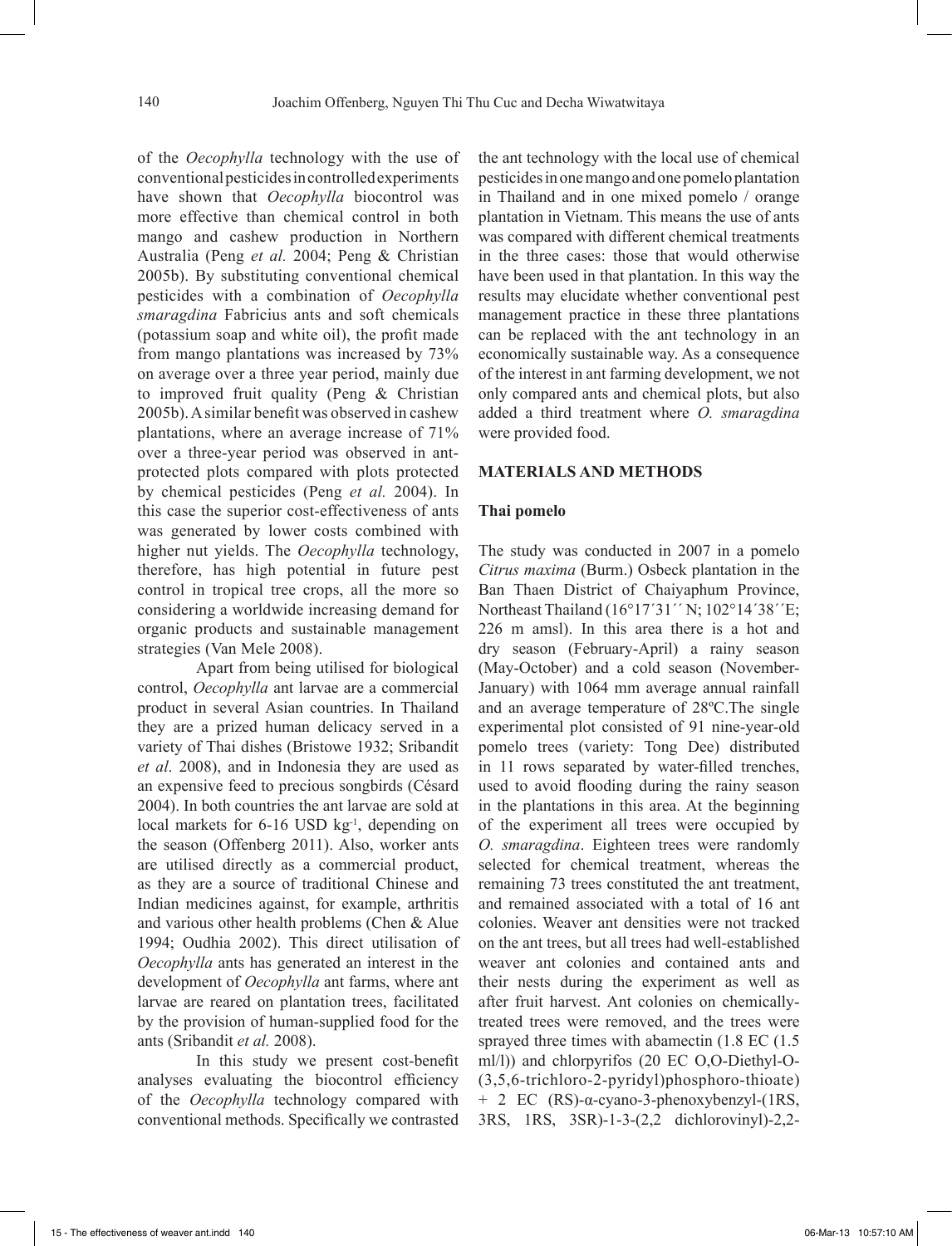diethylcyclopropanecarboxylate (2 ml/l)) between flowering and fruit harvest, as this is the pest management practice normally used by pomelo farmers in Chaiyaphum Province . When trees were sprayed, they were covered by plastic tarpaulins to avoid pesticide contamination of neighbouring trees with ants. This effectively protected the ants against the detrimental effect of the chemicals on neighbouring plants (Offenberg, unpublished data). As weaver ants are very sensitive to insecticides, but did not decline observably on the ant trees, we assume there was no drift of chemicals from sprayed trees to unsprayed neighbour trees. All the ants that remained on the trees after their colonies were removed (by cutting down their nests) died from the chemical sprayings and did not re-establish within the experimental period. Trees in both treatments were weeded and fertilised regularly, at equal intensity and at the same time, and treatments were in blocks to avoid the effect of variation in soil quality and other spatial variation. Irrigation was not necessary, as the trees were growing between water-filled trenches.

In the statistical analysis individual trees were used as the sampling unit and fruit production was compared between the two treatments: (i) ants ( $n = 73$  trees) and (ii) chemicals  $(n = 18$  trees). During harvest, the number of fruits and total fruit mass (kg) produced per tree were measured, together with tree height (m) and canopy diameter (m) of each tree. Total fruit mass and the number of fruits per tree each produced a significant positive regression against canopy diameter (F<sub>1,89</sub> = 20.35, R<sup>2</sup> = 0.19, P < 0.0001 and  $F_{1,89}$  = 16.72,  $R^2$  = 0.16,  $P < 0.0001$ , respectively) and against the row number of the trees  $(F_{1,89} =$ 22.61,  $R^2 = 0.20$ ,  $P < 0.0001$  and  $F_{1,89} = 45.51$ ,  $R^2 =$ 0.34,  $P < 0.0001$ , respectively). The significance of row number probably resulted from a slight gradient in elevation across rows, leading to greater flooding at one end of the plantation than the other during the rainy season, and in this way affecting fruit production. Therefore, responses on fruit production (i.e. numbers and mass of fruits) were divided by canopy diameter and compared between treatments with an ANOVA (as data were normally distributed and showed variance homogeneity), treating row number as a covariate (Table 1). On a per-tree basis costs for insecticides and labour (salary = 200 THB/day) for spraying were calculated and subtracted from the income generated by the selling of fruits (25 THB/fruit) in order to calculate and compare net income between treatments. This plantation was readily invaded by naturally settling weaver ant queens colonising the plantation after their mating flights. There were therefore no costs associated with the ant treatment in this plantation.

# **Vietnamese pomelo and orange**

In June 2006, 12 ant colonies, consisting of one queen and 300-500 workers, were established in 12 randomly selected  $70 \text{ m}^2$  plots in a  $1500 \text{ m}^2$  citrus plantation in the Tiền Giang Province, Vietnam  $(10^{\circ}25'08''$  N;  $106^{\circ}17'54''E$ ; 2 m amsl). In this area there is a dry (December-April) and wet (May-November) season, 1635 mm average annual rainfall and an average temperature of 27ºC. Each plot contained 5-6 pomelo trees and 4-6 orange trees *Citrus sinensis* (L.) Osbeck with an age of 3.5 years. When the plantations were created orange trees were planted between the pomelos, to fill the gaps until the pomelo expanded. When this happens the orange trees will be cut, leaving the plantation as a pomelo monocrop. However, throughout the experiment all the orange trees were retained among the pomelos. Forty metres away from these plots, three similar  $70 \text{ m}^2$  plots, with trees of identical age and similar size, were treated with chemical pesticides (fenobucarb 50 EC, 2-(1-Methylpropyl)phenol methylcarbamate; 2-sec-Butylphenyl N-methylcarbamate (BPMC) (2.5 ml/l); imidacloprid 100 LS, N-[1-[(6- Chloro-3-pyridyl)methyl]-4,5-dihydroimidazol-2-yl]nitramide (1ml/l); propargite 73 EC, 2-(ptert-butylphenoxy)cyclohexyl 2-propynyl sulfite (1.5 ml/l) and mineral oil, 99 EC (7.5 ml/l)), 11 times during one year, in accordance with the pest management practice otherwise applied among citrus farmers in this area (chemical treatment). Each ant colony was placed in a separate plot, and six of the ant colonies were provided with chicken intestines weekly as a supplement to naturally-occurring food ('ant + food' treatment), whereas the remaining six colonies were not fed ('ant – food' treatment). Trees in all three treatments ('ant + food'; 'ant – food'; and chemically-treated trees) were otherwise treated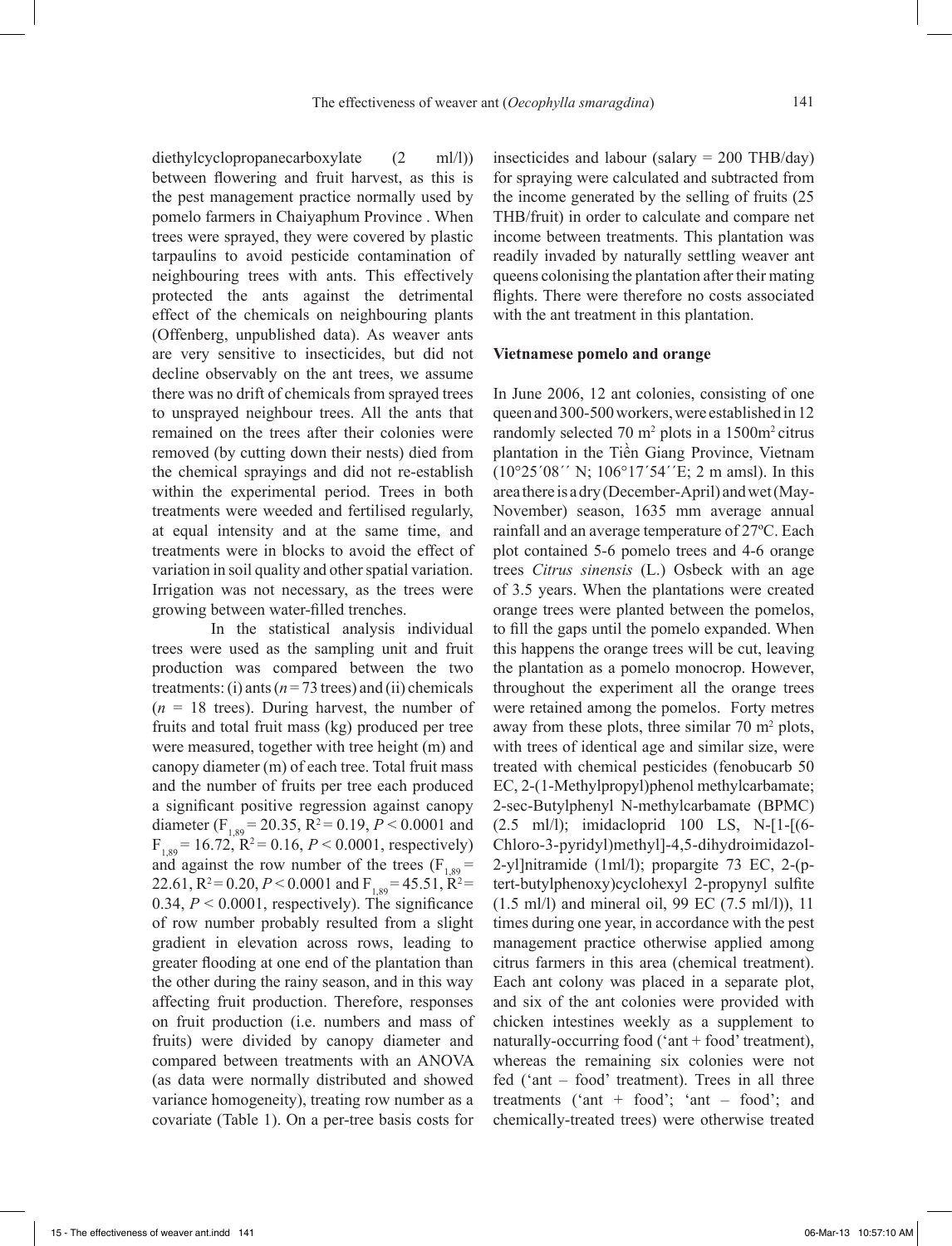

**Fig. 1.** Ant densities by time in Vietnamese citrus (1A) and Thai mango (1B). In the citrus plantation ant densities were measured as the mean ( $\pm$  S.E.) number of nests per colony, whereas in Thai mango the mean ( $\pm$  S.E.) branch index (see Materials and Methods) was used to evaluate ant densities.

the same with respect to weeding and fertiliser application. From June 2006 to June 2007 ant densities were counted monthly, and the number of nests per colony and average numbers were calculated (Fig. 1A).

From May to December 2007, the number of pomelo and orange fruits and their biomass was recorded for each plot and compared between the three treatments, using ANOVAs, as data was normally distributed and showed homogeneity of variance. In this case the responses of fruit mass and number of fruits were calculated as the total yield from the plot divided by the number of trees in the plot. Therefore in the statistical analysis, plots were used as the sample unit and yields were compared between the three treatments (i) 'ant – food' ( $n = 6$  plots), (ii) 'ant + food' ( $n =$ 

6 plots) and (iii) control  $(n = 3$  plots). The costs associated with the three treatments were tracked and compared with incomes generated from the fruit production (pomelo =  $10,000$  VND/kg, orange  $= 3,000$  VND/kg), allowing a comparison of net profits between treatments. Costs included insecticides, ant-food, the labour (salary = 50,000 VND/day) associated with the spraying of insecticides, the labour used to establish the ant colonies in the plantation and the labour used to feed the ants.

#### **Thai mango**

In May 2006 the study was initiated by introducing nine mature *O. smaragdina* colonies into a Thai mango *Mangifera indica* L. plantation in the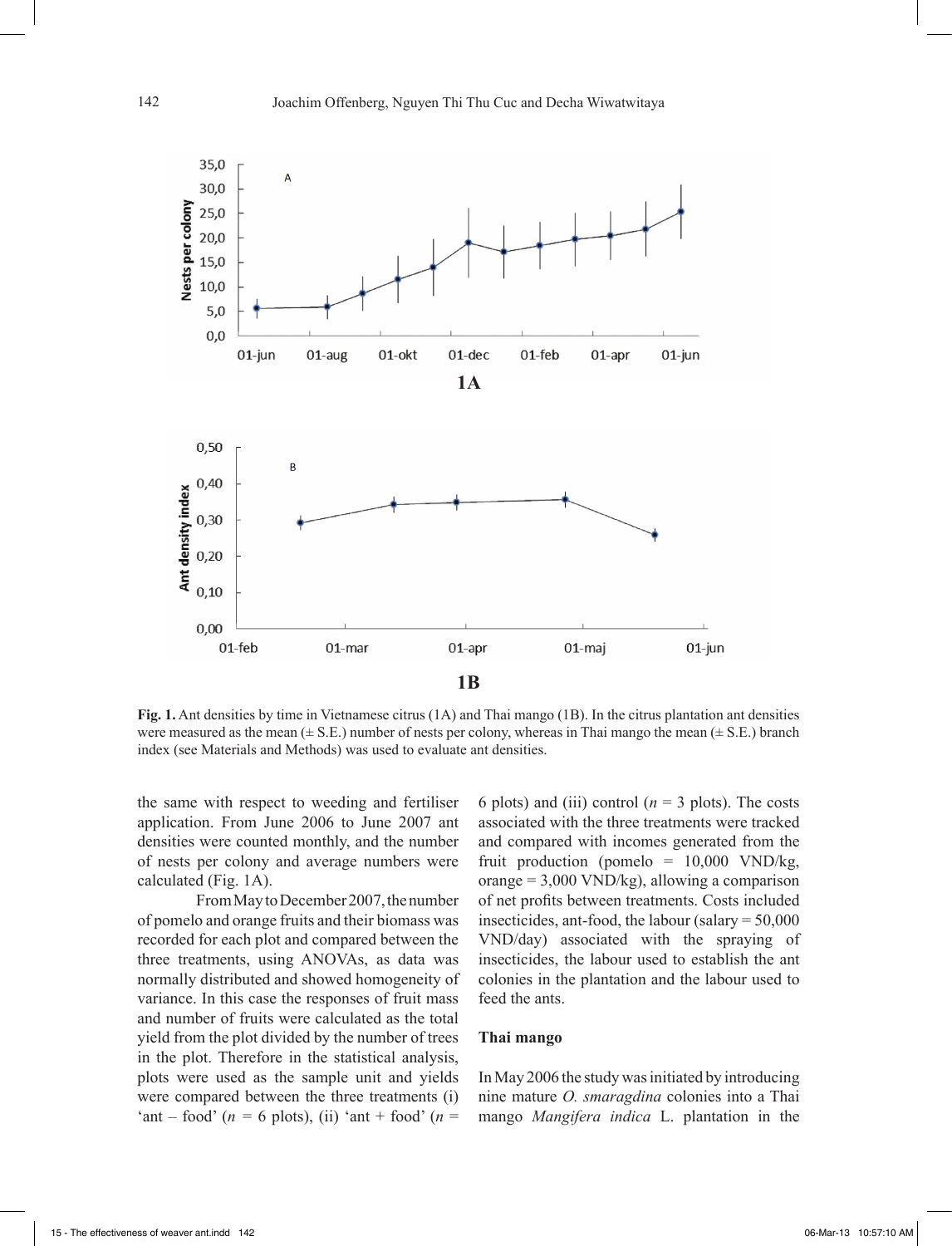Wang Nam Khiaow District in Nakon Ratchasima Province, Northeast Thailand (14°26'18'' N;  $101°53'13'E$ ; 435 m amsl). In this area there is a hot and dry season (February-April) a rainy season (May-October) and a cold season (November-January) with 1028 mm average annual rainfall and an average temperature of 27ºC. The plantation plot comprised 218 twelveyear-old trees of the variety Nam Dok Mai. The plot was divided into three blocks. Each block was randomly subdivided into three ant territories (= ant treatments) and one chemical treatment, each including between seven and ten trees. Since one ant colony died during the experiment, the resulting sample size was eight ant colonies, covering 70 trees, and an additional 25 trees sprayed with insecticide (chemical treatment). Five of the ant colonies (44 trees) were fed regularly (16 times), from mid-November (2006) until fruit harvest, with sugar and cat-food ('ant + food' treatment), and three colonies (26 trees) were not fed ('ants – food'). In accordance with normal pest management practice in mango plantations in Wang Nam Khiaow District, the trees in the chemical treatment were sprayed four times with 35 EC (RS)-α-cyano-3-phenoxybenzyl-(1RS, 3RS, 1RS, 3SR)-1-3-(2,2 dichlorovinyl)-2,2 diethylcyclopropane-carboxylate (0.75ml/l), between December 2006 and April 2007. All trees in the chemical treatment remained without ants during the experimental period. All ant trees were separated by at least one row of buffer trees from chemically treated trees which were, additionally, screened by plastic tarpaulins during spraying. Trees in all treatments were fertilised with cow manure, and weeded. Trees were not irrigated and treatments were in blocks to avoid the effect of variation in soil quality and other spatial variation. Ant densities were estimated five times between mid-May and mid-June 2007, using an index originally developed by Peng & Christian (2005b) but subsequently modified by Offenberg & Wiwatwitaya (2010) to capture a higher resolution. Densities were estimated as the proportion of the main trunks on a tree occupied by *Oecophylla* ant trails, weighted by the density of the trails. Trails were categorised into four levels of density: (i) zero ("trails" without ants); (ii) trails with 1-9 ants  $m<sup>-1</sup>$  (low density); (iii) trails with 10-50 ants  $m<sup>-1</sup>$  (medium density); and

(iv) trails with  $>50$  ants m<sup>-1</sup> (high density). We calculated the Ant Density Index =  $((0)(Z)+(L))$  $(1/3)+(Me)(2/3)+(H))/M$ , where M is the total number of main trunks on the tree and Z, L, Me and H are the numbers of zero-, low-, mediumand high-density trunks, respectively. Thus the index varies from 0 to 1, where 1 indicates all the main trunks on a tree carry high-density trails. The average indexes were then calculated for each date (Fig. 1B). In May 2007, all fruits were harvested, counted and weighed, and fruit production was compared between treatments, using individual trees as the sampling unit. Fruit mass and the number of fruits per tree could not be transformed to normality or to homogeneity of variance and were, therefore, analysed with Kruskal-Wallis tests. Costs and incomes (30 THB kg-1 mango fruit) were tracked and compared as for Vietnamese citrus, and also analysed with Kruskal-Wallis tests due to lack of normality and homogeneity of variance.

Ant colonies were introduced into the ant treatments by identifying colonies outside the plantations and then cutting down all the nests belonging to the same colony in order to find the single nest containing the maternal egglaying queen. Taking care not to mix the nests belonging to different colonies, nests were then placed in plastic bags and hung in the shade of the experimental trees within the ant treatments. After opening the bags the ants readily migrated to their new host trees and built new nests. Within all ant treatments ants were managed, to keep their densities high. Trees belonging to the same ant colony were connected with nylon ropes to facilitate the migration of ants between trees. On the other hand, in order to avoid fighting between colonies, neighbouring trees belonging to different ant colonies were kept separate by pruning overlapping branches.

At the beginning of experiments we were not familiar with the survival rates of weaver ant colonies, and therefore designed experiments with a surplus of samples in ant treatments compared to the chemical treatments. This was in order to counteract a loss of samples within this group due to potential mortality among colonies. This sample-size bias remained throughout the experiment, though, as colony survival was high. Data analyses were performed with JMP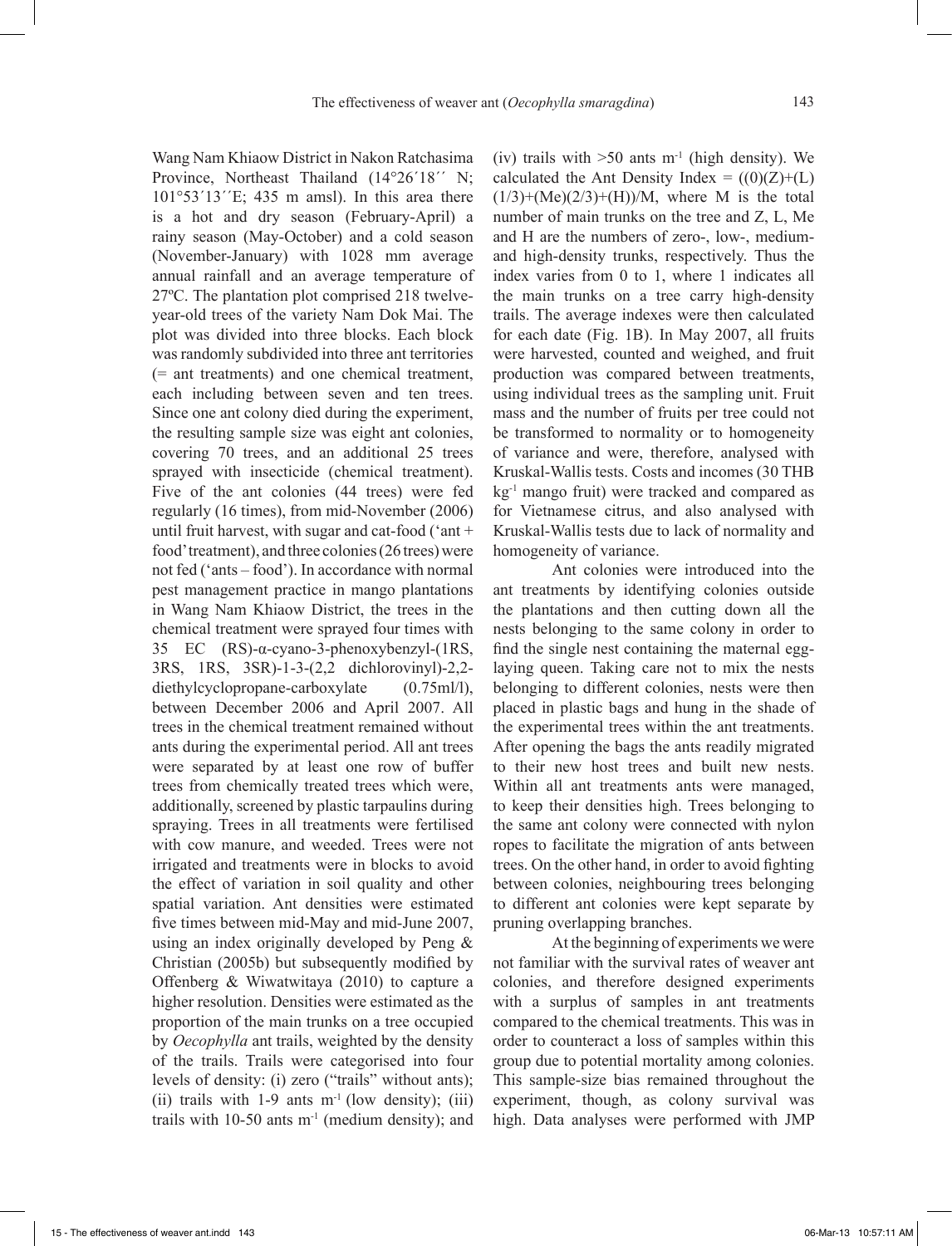8.0 which accounts for uneven sample sizes in ANOVAs and related tests. This bias therefore did not affect the robustness of analyses.

# **RESULTS**

All trees within the ant treatments were associated with ants and nests throughout the experiment, except three trees in the Vietnamese citrus plantation that had ants but no nests. In the Vietnamese citrus plantation the average number of nests gradually increased from 5.6  $(\pm 1.9 \text{ SE})$  to 25.5  $(\pm 5.5 \text{ SE})$  nests per colony one year later at the beginning of the fruit harvest (Fig. 1A). In Thai mango the Ant Density Index varied between 0.26 and 0.36 (Fig 1B) during the months up to fruit harvest. These densities of ants are comparable to conditions in areas without chemical spraying (Offenberg unpublished data) and therefore showed that the tarpaulin screening of the ant-trees in the present study worked effectively.

The Thai pomelo production was not affected by treatment. Neither total fruit mass  $(F_{1,87} = 0.0035, P = 0.95)$  nor the number of fruits per tree (F<sub>1,87</sub> = 0.56, *P* = 0.46) were significantly different between treatments (Table 1). A slightly larger number of fruits (11 %) in the ant treatment, combined with lower costs, generated a 14.6 % higher profit in this treatment, but again this difference was not statistically significant  $(F_{1.87} =$  $0.96, P = 0.33$ ) (Table 1 and 4). Vietnamese citrus also showed no significant difference in fruit production between treatments. Both pomelo and orange showed the highest production in the 'ant – food' treatments. In all cases, however, the differences were not significantly different; *P-*values ranged between 0.62 and 0.87 (Table 2). The differences in treatment costs, though, generated a significantly  $(F_{2,12} = 4.48, P =$ 0.035) higher profit (46% higher) in the 'ant – food' treatment compared with the chemical treatment, when the mixed pomelo / citrus income was considered (Table 4). If the two ant treatments were pooled, and the cost of ant feeding in the 'ant + food' treatment ignored (on an assumption that ant feeding is unhelpful and yields are equal in the two ant treatments), then the profit was significantly higher  $(F_{1,13} = 9.93)$ ,  $P = 0.008$ , by 48.2%, in ant treatments than in chemical treatment (mean USD tree<sup>-1</sup> ( $\pm$  S.E.): ant treatments =  $3.66 \ (\pm 0.18)$ , chemical treatment =  $2.47 \ (\pm 0.22)$ ).

It should be noted that in our study we were unable to establish proper control plots without ants or pesticides, due to difficulties in keeping ants out of non-treated trees (ants were seen crossing sticky barriers). Equal yields between treatments may, therefore, have resulted if there was no significant pest damage in the plantations. However, as pointed out in the discussion, pests are usually abundant in Vietnamese citrus, and in the Thai pomelo plantation we observed high densities of the

|                              |      |                       | Fruit mass / canopy<br>diameter(m) |       | Number of fruits / canopy<br>diameter(m) |  |  |
|------------------------------|------|-----------------------|------------------------------------|-------|------------------------------------------|--|--|
| Treatment                    | n    | Adjusted means (S.E.) |                                    |       |                                          |  |  |
| Ants                         | 73   |                       | 6.80(0.42)                         |       | 6.58(0.38)                               |  |  |
| Chemicals                    | 18   |                       | 6.86(0.85)                         |       | 5.93(0.77)                               |  |  |
| Statistical analysis (ANOVA) |      |                       |                                    |       |                                          |  |  |
| Source                       | d.f. | F                     | P                                  | F     | P                                        |  |  |
| Whole model                  | 3    | 6.11                  | 0.0008                             | 11.47 | < 0.0001                                 |  |  |
| Row number                   | 1    | 12.80                 | 0.0006                             | 21.99 | < 0.0001                                 |  |  |
| Treatment                    |      | 0.0035                | 0.9529                             | 0.56  | 0.4551                                   |  |  |
| Row number*treatment         |      | 1.60                  | 0.2106                             | 3.68  | 0.0584                                   |  |  |

**Table 1:** Thai pomelo production in ant-protected and chemically-protected plantation plots. Means have been adjusted to account for the effect of tree row number.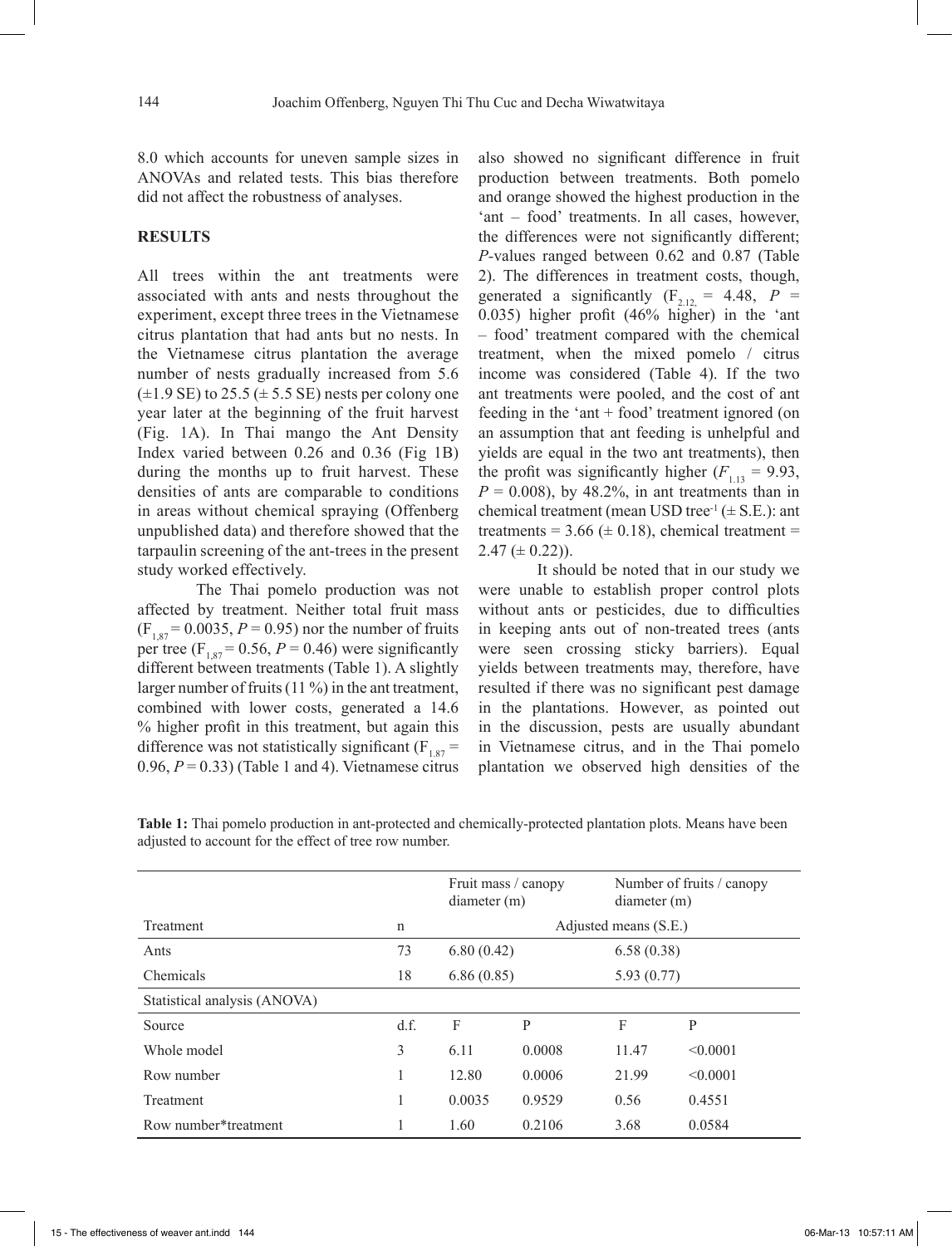|                                      | $Ants - food$ | $Ants + food$ | Chemical    | $n^a$      | d.f. | F    | P    |
|--------------------------------------|---------------|---------------|-------------|------------|------|------|------|
| Pomelo                               |               |               |             |            |      |      |      |
| Fruit mass $(kg)$ tree <sup>-1</sup> | 10.65(0.66)   | 10.11 (1.06)  | 9.30(0.63)  | 26.24.13   | 2.12 | 0.45 | 0.65 |
| No of fruits tree <sup>-1</sup>      | 6.48(0.45)    | 6.16(0.68)    | 5.56(0.36)  | 26.24.13   | 2.12 | 0.49 | 0.62 |
| Orange                               |               |               |             |            |      |      |      |
| Fruit mass $(kg)$ tree <sup>-1</sup> | 4.99(0.45)    | 4.87(0.31)    | 4.65(0.24)  | 28, 33, 18 | 2.12 | 0.14 | 0.87 |
| No of fruits tree <sup>-1</sup>      | 26.45(2.41)   | 25.83(1.65)   | 24.65(1.26) | 28, 33, 18 | 2.12 | 0.15 | 0.87 |

**Table 2:** Vietnamese pomelo and orange production (mean yields and statistics) in ant- and chemically-protected plantation plots.

<sup>a</sup> The number of trees in ant – food, ant + food and chemical treatment, respectively (the number of 70 m<sup>2</sup> plots in each treatment were 6, 6 and 3, respectively).

**Table 3:** Thai mango production (mean (S.E.)) yields and statistics in ant- and chemically-protected plantation plots.

|                                                                                             | $Ants - food$ | $Ants + food$              | Chemical | $n^a$                           | $df = X^2$ |                    |
|---------------------------------------------------------------------------------------------|---------------|----------------------------|----------|---------------------------------|------------|--------------------|
| Mango                                                                                       |               |                            |          |                                 |            |                    |
| Fruit mass (g) tree <sup>-1</sup> 113.73 (346.90) 25.80 (18.20) 1023.68 (256.38) 26.44.25 2 |               |                            |          |                                 |            | $25.46 \le 0.0001$ |
| No of fruits tree <sup>-1</sup> 0.31 (0.17)                                                 |               | $0.068(0.05)$ $3.24(0.78)$ |          | $26.44.25$ 2 $25.86 \le 0.0001$ |            |                    |

<sup>a</sup> The number of trees in ant – food, ant + food and chemical treatment, respectively.

**Table 4:** Costs and benefits by plantation and treatment. In Vietnamese citrus the data on pomelo and orange were merged since costs could not be separated between the two crops. The statistical analysis was conducted independently for each plantation where treatments were used as the independent variable and profit as the response variable, with profit being cost subtracted from income.

| <b>USD</b>                                             |               |              |          |              |                |                              |                                        |
|--------------------------------------------------------|---------------|--------------|----------|--------------|----------------|------------------------------|----------------------------------------|
|                                                        |               | $\mathsf{n}$ | Cost     | Income       | Profit         | $%$ Net<br>gain <sup>a</sup> | <b>Statistics</b>                      |
| Thai pomelo<br>(canopy)<br>diameter $(m)^{-1}$ )       | Ants          | 73 trees     | $\theta$ | 5.41(0.31)   | 5.41(0.31)     |                              | $F_{1.87} = 0.96$ ,<br>$P = 0.33b$     |
|                                                        | Chemical      | 18 trees     | 0.16     | 4.88(0.64)   | 4.72(0.64)     | $+14.6$                      |                                        |
| Vietnamese<br>mixed pomelo<br>and orange<br>$(tree-1)$ | $Ants + food$ | 6 plots      | 1.05     | 3.95(0.30)   | 2.90(0.27)     |                              |                                        |
|                                                        | $Ants - food$ | 6 plots      | 0.27     | 3.89(0.25)   | 3.62(0.23)     | $+46.6$                      | $F_{2,12} = 4.48,$<br>$P = 0.035$      |
|                                                        | Chemical      | 3 plots      | 1.26     | 3.72(0.23)   | 2.47(0.22)     |                              |                                        |
| Thai mango<br>$(tree-1)$                               | $Ants + food$ | 44 trees     | 1.65     | 0.026(0.018) | $-1.63(0.018)$ |                              | Chi square<br>$= 77.98, P <$<br>0.0001 |
|                                                        | $Ants - food$ | 26 trees     | 0.28     | 0.11(0.067)  | $-0.17(0.067)$ | $-125.4$                     |                                        |
|                                                        | Chemical      | 25 trees     | 0.34     | 1.01(0.25)   | 0.67(0.25)     |                              |                                        |

<sup>a</sup> The % net gain of ant protection was calculated by comparing the profit from the most profitable ant protection method with that from chemical protection.

<sup>b</sup>Whole model test:  $F_{3.87} = 11.69$ , P < 0.0001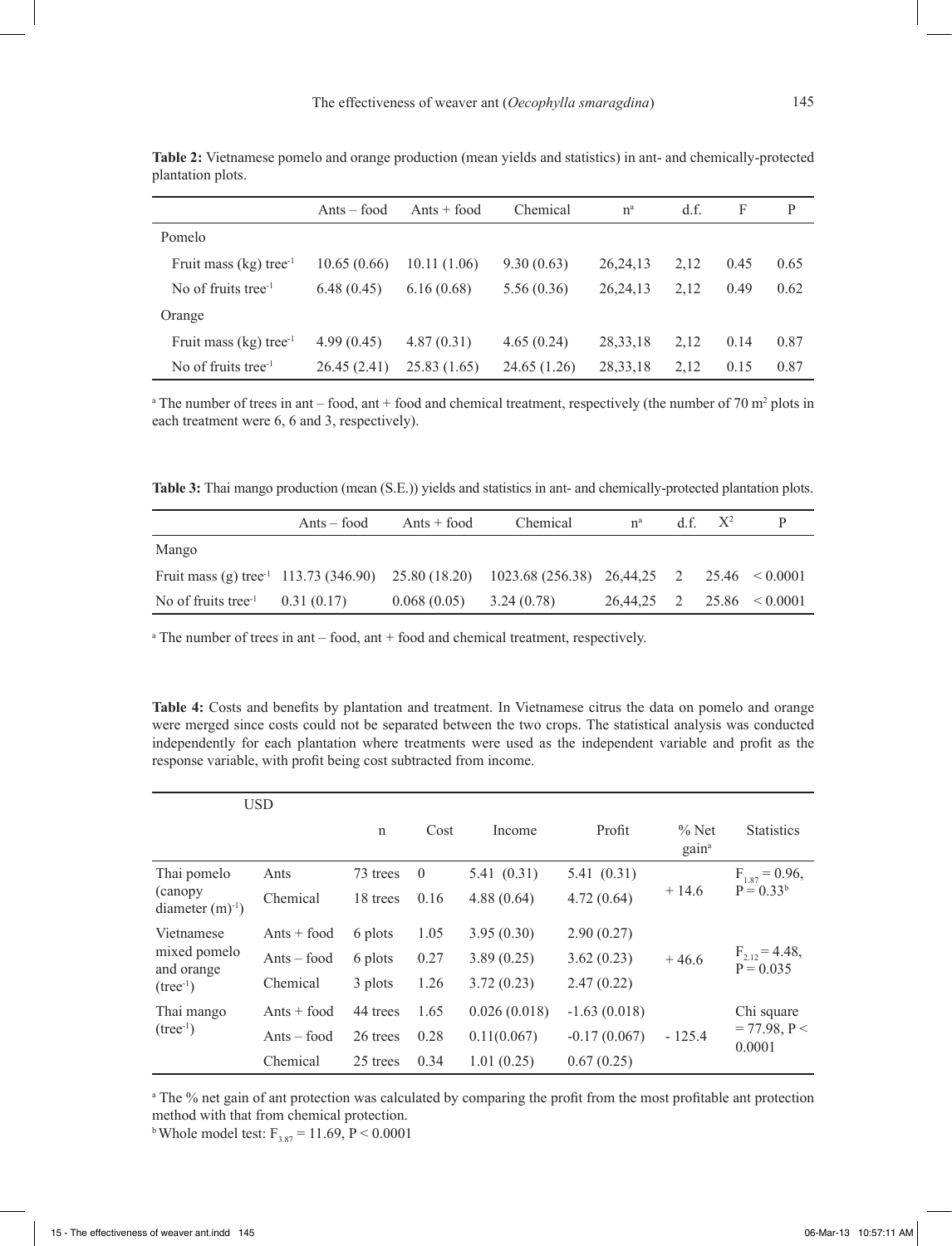curculionid beetle *Hypomeces squamosus* (Fabricius) extensively grazing on young shoots, both on immature trees too small to harbour ant colonies and on larger trees that were originally without ants or pesticides but later invaded by ants and therefore not included in the study. In a study conducted before the ants colonised these trees, *Oecophylla* were observed to control *H. squamosus*. On ant trees  $(n = 10)$  the number of beetles, and the grazing damage they caused, were 67 % (Kruskal-Wallis, *Χ*<sup>2</sup> = 7.50, d.f. = 1; *P* = 0.008) and 41 % (Kruskal-Wallis, *Χ*<sup>2</sup> = 54.83,  $d.f. = 1, P < 0.0001$ ) lower, respectively, than on control trees without ants  $(n = 10)$  (J. Offenberg, L. Madsen and M.G. Nielsen unpublished results). In other words, the Thai pomelo plantation did experience pest damage to a degree likely to also affect fruit yield. Furthermore, it seems unlikely that the experimental plantations were free of pests, as neighbouring farmers regularly spray costly insecticides.

In the Thai mango plantation, fruit production was very low (Table 3). On antprotected trees, the average number of fruits was less than 1, whereas chemically-protected trees produced 3.24 fruits tree<sup>-1</sup> ( $P < 0.0001$ ). The mean fruit mass tree<sup>-1</sup> was more than 40 times higher in the chemical treatment than in the lowestyielding 'ant + food' treatment  $(P < 0.0001)$ . A 125 % higher profit in the chemical treatment compared with the 'ant – food' treatment was highly significant, both when all three treatments were compared (Kruskal-Wallis,  $X^2 = 77.98$ , d.f.  $= 2, P < 0.0001$ , see Table 4), but also when only the two treatments were considered (Kruskal-Wallis,  $X^2 = 61.28$ , d.f. = 1,  $P < 0.0001$ ).

The costs of the treatments in all three plantations are summarised in Table 4. The lowesttreatment cost was associated with the 'ant – food' treatments, in which the costs ranged from zero in the already-ant-colonised Thai pomelo plantation to  $0.27$  and  $0.28$  USD tree<sup>-1</sup> in Vietnamese citrus and Thai mango, respectively. Thus the basic costs of the ant introductions (excluding ant feeding costs) were almost identical in the two plantations where the ants were actively introduced. Chemical treatment costs, on the other hand, were 1.26 and 0.34 USD tree<sup>-1</sup>: 4.7 and 1.2 times as high as the 'ant – food' treatment in the two plantations. The cost of chemical treatment in

the Thai pomelo was  $0.67$  USD tree<sup>-1</sup>. It should be noted that the introduction costs of the ants will be lower on a per-year basis, since each colony may persist for three years on average after being transplanted (Peng *et al.* 2004) or even longer in the Vietnamese case where only young colonies (< 1 year) were selected for transplantation. The 'ant – food' treatment costs will, therefore, be reduced in the following years where only a fraction of the colonies need to be replaced. The feeding in the 'ant  $+$  food' treatments were labour-intensive and, therefore, generated high costs, of 1.05 and 1.65 USD tree<sup>-1</sup> in Vietnam and Thailand, respectively.

## **DISCUSSION**

In this study, citrus yields were similar in ant-protected and chemically protected plots in Thailand and in Vietnam, showing that *Oecophylla* ants were as effective as the chemical spraying regimes used locally (Table 1-2). On the other hand, the costs of using ants were lower than spraying insecticides, leading to net income gains of 14.6 to 46.6  $%$  (Table 4). The higher gain was observed in Vietnamese mixed citrus where the difference was significant, whereas the profit gain in Thai pomelo was non-significant. The Vietnamese result becomes even more pronounced in favour of ant treatments if the costs associated with ant feeding are disregarded in the treatment where ants were fed. This is reasonable, as it has been found that the feeding of ants did not lead to increases in worker ant densities (Offenberg & Wiwatwitaya 2010) and the present study has shown it did not increase fruit production (Table 2-3). Moreover, the costs of the ant treatments would become lower in the years following the main ant transplantation, since most of the colonies would survive more than one year, thus further increasing the net income in ant treatments. The significant profit gain in ant treatments compared with the chemical treatment in Vietnam was partly due to the high costs associated with the plentiful sprayings (11 times per year) normally used by farmers in this area.

Although these results cover only one growth season, the consistency between Vietnam and Thailand suggests that *Oecophylla* ants are a reliable alternative to chemical insecticides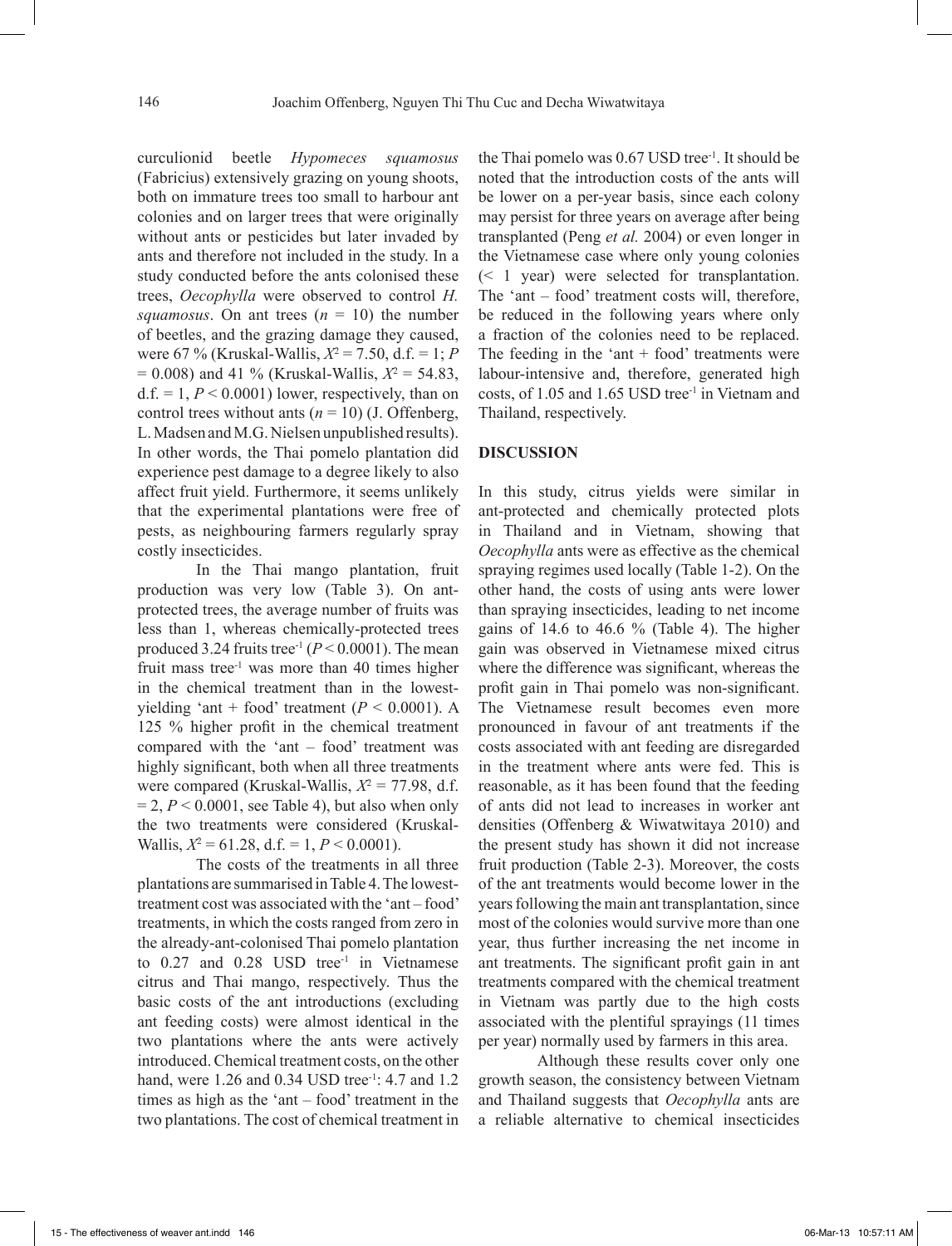in Southeast Asian pomelo and orange, and in some cases even lead to significantly increased incomes. The comparable effectiveness of ants and chemicals in Vietnamese citrus protection is also lent support by a study by Van Mele & Cuc (2000), in which costs and yields were compared between orchards with abundant *O. smaragdina* ants and orchards with fewer ants. Based on interviews with local farmers, they found that in both orange and mandarin (*Citrus reticulata* Blanco), orchards with high ant abundance experienced significantly lower costs for pesticides, but had similar yields and net incomes, compared with orchards with low ant abundance. In a later study, *Oecophylla* was shown to control several citrus pests, such as the citrus stinkbug *Rhynchocoris humeralis* Thunberg, the aphids *Toxoptera aurantii* (Boyer de Fonscolombe) and *T. citricida* (Kirkaldy), the

leaf-feeding caterpillars *Papilio* spp., and various

inflorescence eaters (Van Mele *et al.* 2002). In contrast to the pomelo plantations, the ants were outperformed by pesticides in Thai mango, where ant trees almost completely failed to bear fruits. This contrasts with the results obtained by Peng & Christian (2005b). They found that *Oecophylla* increased net incomes in Northern Australian mango plantations by more than 70 % compared with conventional pesticides. This regional difference between Australia and Thailand was probably based on differences in the methodologies used, and in the pest species present. Firstly, Peng & Christian (2005b) used a combination of weaver ants and soft chemicals (potassium soap and white oil) that were harmless to the ants. This soft-chemical treatment was able to improve fruit quality by reducing damage from ant-attended homopterans and in this way improve net incomes. Secondly, the primary pest in the Thai mango plantation was the leafhopper *Idioscopus clypealis* (Lethierry), which destroyed almost all the mango flowers (K. Kristensen, unpublished results). This leafhopper is apparently not controlled by *O. smaragdina*, and is not present in Australia (Renkang Peng, personal communication). However, in Australia a congeneric leafhopper species (*I. nitidulus* (Walker)) is present, and this species can be effectively controlled by weaver ants alone (Peng & Christian 2005a). Therefore *Oecophylla* biocontrol in mango infested by *I. clypealis* may

be profitable only if the ants are supplemented with additional Integrated Pest Management (IPM) strategies, e.g. soft chemicals. In areas infested by *I. clypealis*, future studies should be directed against finding leafhopper control methods compatible with *Oecophylla* ants.

The basic cost associated with the ant treatments was the transplantation of ant colonies from the wild into the plantations (the cost of 'ant – food' treatment). In Vietnamese citrus and Thai mango, this cost was 0.27 and 0.28 USD tree<sup>-1</sup>, respectively, showing a consistency between countries (Table 4). The feeding of ants, on the other hand, increased this basic ant cost by approximately four and six times, in Vietnam and Thailand respectively. The higher cost in Thailand was caused by the labour-intensive feeding of a sugar solution in addition to the protein food used in Vietnam. The feeding in both Thailand and Vietnam, however, did not increase worker ant populations which are responsible for the patrolling of trees for pest insects, but only increased the production of sexual brood in the colonies (Offenberg & Wiwatwitaya 2010). In relation to biological control, it is therefore unhelpful (at least in the short term) to feed the ants. However, if plantation owners plan to harvest ants from their plantation trees and thereby generate a second income, the feeding of ants can increase ant harvest and the associated profit (Offenberg & Wiwatwitaya 2009; 2010).

In the Vietnamese plantation, the local use of pesticides was more pronounced than in the Thai plantations. In Vietnam, they used more varied pesticide formulas and sprayed 11 times per year in contrast to 3 and 4 times in Thai pomelo and mango, respectively. In citrus, the Vietnamese (1.26 USD/tree) spend approximately twice as much on pesticides per tree compared to the Thais (0.64 USD/tree). The higher Vietnamese application rate, though, did not result in higher profits (Table 4). Thus increased spraying seemed unable to change the outcome between the two technologies, since the costs exceeded incomes.

In conclusion, results cannot be extrapolated between regions, due to differences in pest complexes and pest control practices. Each crop must be tested in different regions to gain full information about the profitability of these ants. In the future work on applied *Oecophylla* research,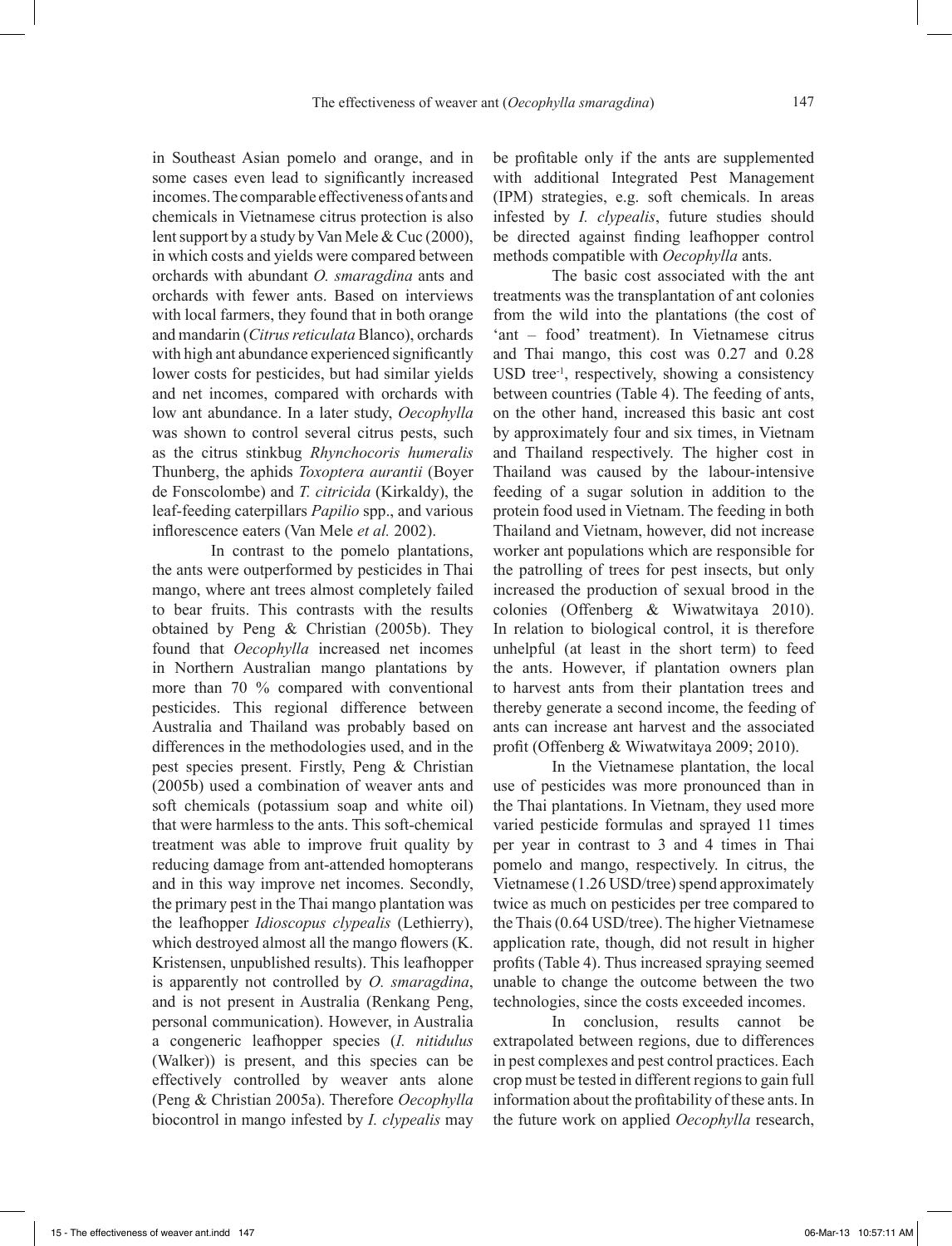the development of a database that records their impact on different pests species would be a high priority. Such a database may form an important tool in predicting the applicability of *Oecophylla*  biocontrol in areas and crops where pest complexes are well defined. Secondly, investigations should look for *Oecophylla-*compatible environmentally safe methods to complement or enhance the action of the ants against uncontrollable pest species in IPM approaches. For example, sex pheromone trapping and Neem (*Azadirachta indica* A. Juss.) applications have been shown to be compatible with *Oecophylla* control in Ghana cocoa (Ayenor *et al.* 2007).

## **ACKNOWLEDGEMENTS**

Danish International Development Assistance (DANIDA) financed this research (project no: 104.DAN.8-744), but were not involved in experimental design, analysis or interpretation of the data nor in the writing and publication process. We would like to thank the National Research Council of Thailand for permission to conduct research in Thailand and Kasetsart University for providing research facilities in Nakhon Rachasima Province. Also we would like to thank two reviewers and the editors for their valuable input to the manuscript.

### **REFERENCES**

- Agarwal VM, Rastogi N and Raju SVS, 2007. Impact of predatory ants on two lepidopteran insect pests in Indian cauliflower agroecosystems. *Journal of Applied Entomology* 131: 493-500.
- Ayenor GK, Van Huis A, Obeng-Ofori D, Padi B and Röling NG, 2007. Facilitating the use of alternative capsid control methods towards sustainable production of organic cocoa in Ghana. *International Journal of Tropical Insect Science* 57: 85-94.
- Bristowe WS, 1932. Insects and other invertebrates for human consumption in Siam. *Transactions of the Entomological Society of London* 80: 387-404.
- Césard N, 2004. Harvesting and commercialisation of kroto (*Oecophylla smaragdina*) in the Malingping area, West Java, Indonesia. In: *Forest Products, Livelihoods and Conservation. Case Studies of Non-Timber Product Systems* (Kusters K and Belcher B, eds), Center for International Forestry Research, Jakarta, 61-77.
- Chen Y and Alue RD, 1994. Ants used as food and medicine in China. *The Food Insects Newsletter* 7: 1-10.
- Huang HT and Yang P, 1987. The ancient cultured citrus ant. *Bioscience* 37: 665-671.
- Oudhia P, 2002. Traditional medicinal knowledge about red ant *Oecophylla smaragdina* (Fab.) [Hymenoptera; Formicidae] in Chhattisgarh, India. *Insect Environment* 8: 114-115.
- Offenberg J and Wiwatwitaya D, 2009. Weaver ants convert pest insects into food – prospects for the rural poor. *Proceedings of Tropentag 2009 conference: International Research on Food Security, Natural Resource Management and Rural Development*. Hamburg. URL http://www.tropentag.de/2009/abstracts/ full/309.pdf.
- Offenberg J and Wiwatwitaya D, 2010. Sustainable weaver ant (*Oecophylla smaragdina*) farming: harvest yields and effects on worker ant density. *Asian Myrmecol*ogy 3: 55-62.
- Offenberg J, 2011. *Oecophylla smaragdina* food conversion efficiency: prospects for ant farming. *Journal of Applied Entomology* 135: 575-81.
- Peng RK and Christian K, 2004. The weaver ant, *Oecophylla smaragdina* (Hymenoptera : Formicidae), an effective biological control agent of the red-banded thrips, *Selenothrips rubrocinctus* (Thysanoptera : Thripidae) in mango crops in the Northern Territory of Australia. *International Journal of Pest Management* 50: 107-114.
- Peng RK and Christian K, 2005a. The control efficiency of the weaver ant, *Oecophylla smaragdina* (Hymenoptera: Formicidae), on the mango leafhopper, *Idioscopus nitidulus* (Hemiptera: Cicadellidea), in mango orchards in the Northern Territory. *International Journal of Pest Management* 51: 299-306.
- Peng RK and Christian K, 2005b. Integrated pest management in mango orchards in the Northern Territory Australia, using the weaver ant, *Oecophylla smaragdina* (Hymenoptera : Formicidae), as a key element. *International Journal of Pest Management* 51: 149-155.